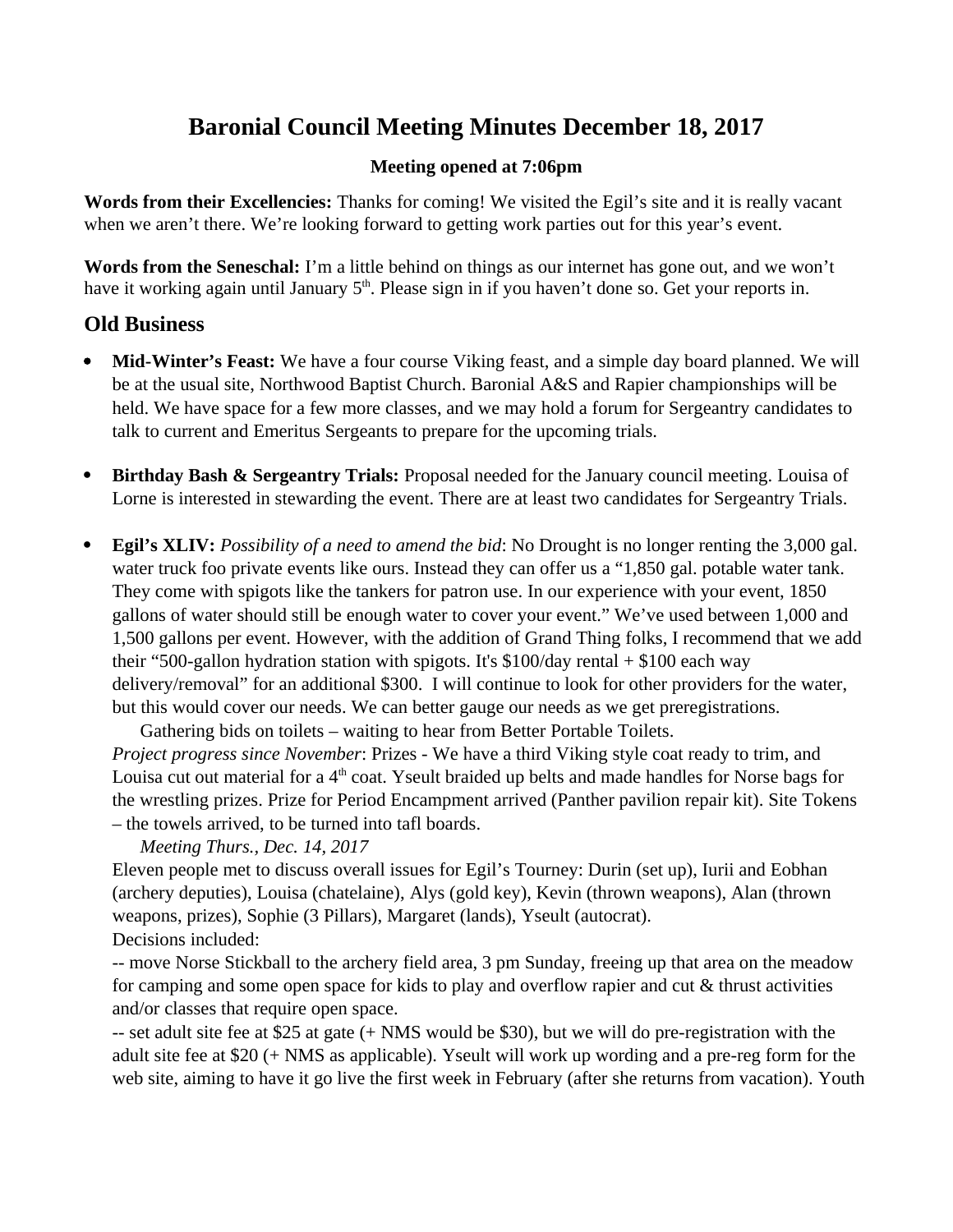(11-17, \$10), child (0-10, free) and day trip fees (\$10 adult, \$5 youth, children free) will remain the same as previous years.

-- We'll aim for having a lands request form available about the same time. We'll require that at least one person from an encampment pre-reg for the event when they make their land request. We'll also make clear that this is a request that will be managed by the Land Master so that everyone has room. We will create a gridded map of the site so that folks can request areas by grid coordinates, not just 'where we were last year.' There will be areas reserved for single campers and for newcomers.

-- Alys will assemble invitations for the various Crowns and Coronets, to be presented at  $12<sup>th</sup>$  Night – ask Antonia to calligraphy invitations, Alys will make tafl pieces.

-- Gate configuration will have members dealing with sign-in and money collections, other volunteers at stations to hand out site booklets, class schedules, parking passes, and newcomer information as well as offering a place for list sign ups to make the fighting events easier to organize. We hope to have volunteers to help people find their camping spots.

-- We will make day passes for the immediate neighbors around the park to attend free of charge.

-- Alan proposed offering a Kubb game for children (of all ages!) that could be set up at specific times on the atlatl field. He will make a set of pieces for it.

-- Cut & thrust clarified their tourneys: initial round robin Sat. morning, finals Sun. afternoon, with a walking dueling tourney throughout the weekend.

-- We have a tentative schedule for set up, subject to Parks Dept. approval:

Tuesday -- Durin arrive, set up SBM

Wednesday – early a.m., Durin get truck, load up stuff at storage unit, have a staff of 12 or so people to help set up Gate, the eric, Big Green, officer pavilions, A&S area.

 Land Master, Merchant Coord. and crew stake out Merchants' Row, then camping areas. Those who help can set up their own encampments afterwards.

Thursday – set up crew does archery & thrown weapons area, road signs. Decorate eric area Water, garbage, toilets arrive and set up

Noon on, merchants can set up

Those who work today can set up their camps after work is done.

Friday – Gate opens at 10 a.m. (to help spread arrivals out more)

-- Yseult and Iurii (work party coordinator) will meet with OR Parks & Rec on Jan. 11 to discuss using the site and terms. They are looking forward to having us again. We will discuss opening up more camping areas by cutting back invasive brush.

-- Several of us visited Lynx Hollow on Sunday morning, looking at possible areas for expanded camping and any major maintenance problems. We took pictures to share with OSPRD at our January meeting.

-- 3 Pillars: Sophie and Yseult will settle on wording for web site inviting people to pre-reg for 3P and Ithrotir events. Will also clarify what sorts of things qualify for pre-event work hours.

-- Yseult still working on getting estimates for portable toilet costs.

-- Iurii will call around to get cost estimated on straw bales for archery, etc. targets.

-- Yseult needs to make arrangements with the Exchequer about depositing merchant fees and prereg fees as they arrive in the mail.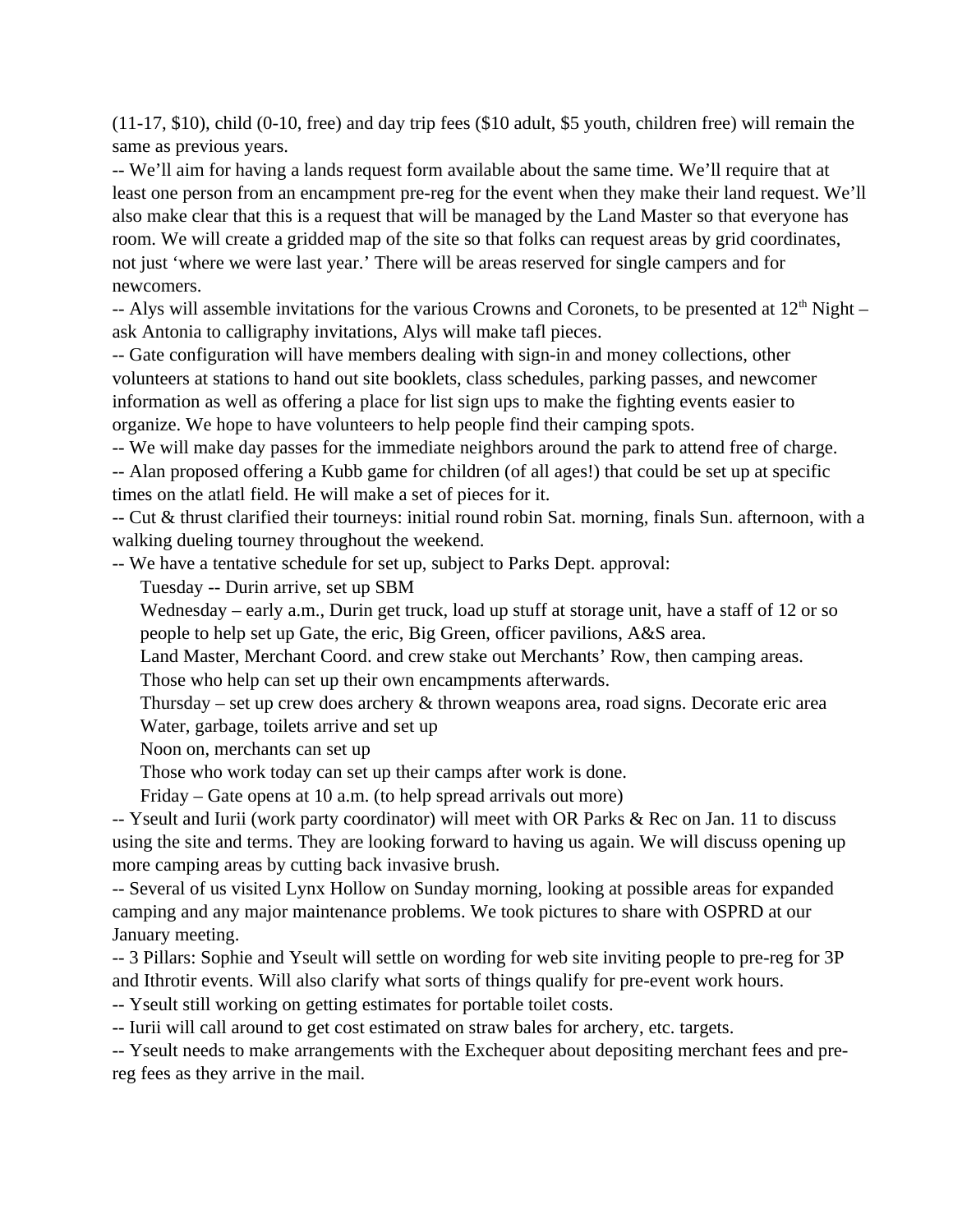- **Fall Coronet 2018:** Anton and Eobhan not present, no report.
- **Fall Crown 2019:** Anton and Eobhan not present, no report.

#### **Proposal to Autocrat 12th Night 2020, Jan. 10-12, 2020, Valley River Inn:**

Event Stewards: Yseult of Broceliande & Marian Staarveld. We have autocrated 12th Night at this location in 2013 and 2015. We did the decorations for 12th Night 2011 here also.

Cost to Barony: \$5,000 inclusive of service charge, pipe and drape for court, scissor lift to install the Great Window and tapestries over the fireplace, and use of all the meeting rooms. This is \$1,000 cheaper than our cost in 2015!

Based on pattern from past years, payment would probably be \$500 on signing the contract, then \$500 12 months, 6 months and 3 months before the event, and balance (\$3,000) one month prior to the event. We would get room credits at the rate of 1 comped room for every 50 room nights. They're offering 400 room nights, so 8 comped rooms, which we can use for suites for royalty.

Amenities: VRI is willing to develop "daily buffets for all meal period and will assemble the menus with input from SCA" & have a "snack shop" for quick food in the area near the Willamette Ballroom.

Decorations: We will use all the decorations developed for 12th Night 2015. We need maybe 10 replacement faux stained glass panels (some given to Avacal, some damaged). We will pursue a couple of plans for additional decorations – faux stained glass for the sky bridge to the NE room block, and a set of mille fleurs wall hangings to use in the lobby of the Great Hall (the Willamette Ballroom). We propose that the Barony take on the cost of the needed replacements, rather than charging it to the event. Yseult is willing to bear the cost of her two pet projects, getting only a receipt for their value as a donation to the Barony to use for tax purposes.

We recommend that Council accept this bid. If it does, we will send it off to Kingdom immediately. Yseult will be at 12th Night and can present it at the Kingdom business meeting. Motion to accept bid made, seconded, and voted to accept.

- **2018 Budget:** The 2018 budget of \$5,428.00 was presented, voted on and approved.
- **Baronial Award Medallions:** No change to the Financial policy is required. OSU shop facilities are closed for the holidays, so Alan won't have another report until January.

## **New Business**

 **Officer Applications:** We have several vacancies and others that are coming due for extension or replacement. Please be aware of your warrant status and don't wait until you are 6-9 months out to announce the need for a replacement. If you are interested in Youth Combat or Family Activities, there is a background check requirement. Please announce your intent for either of these early so we can get that process started.

(Open/Vacant Offices: *Lists, Youth Combat Marshal, and Family Activities Coordinator)*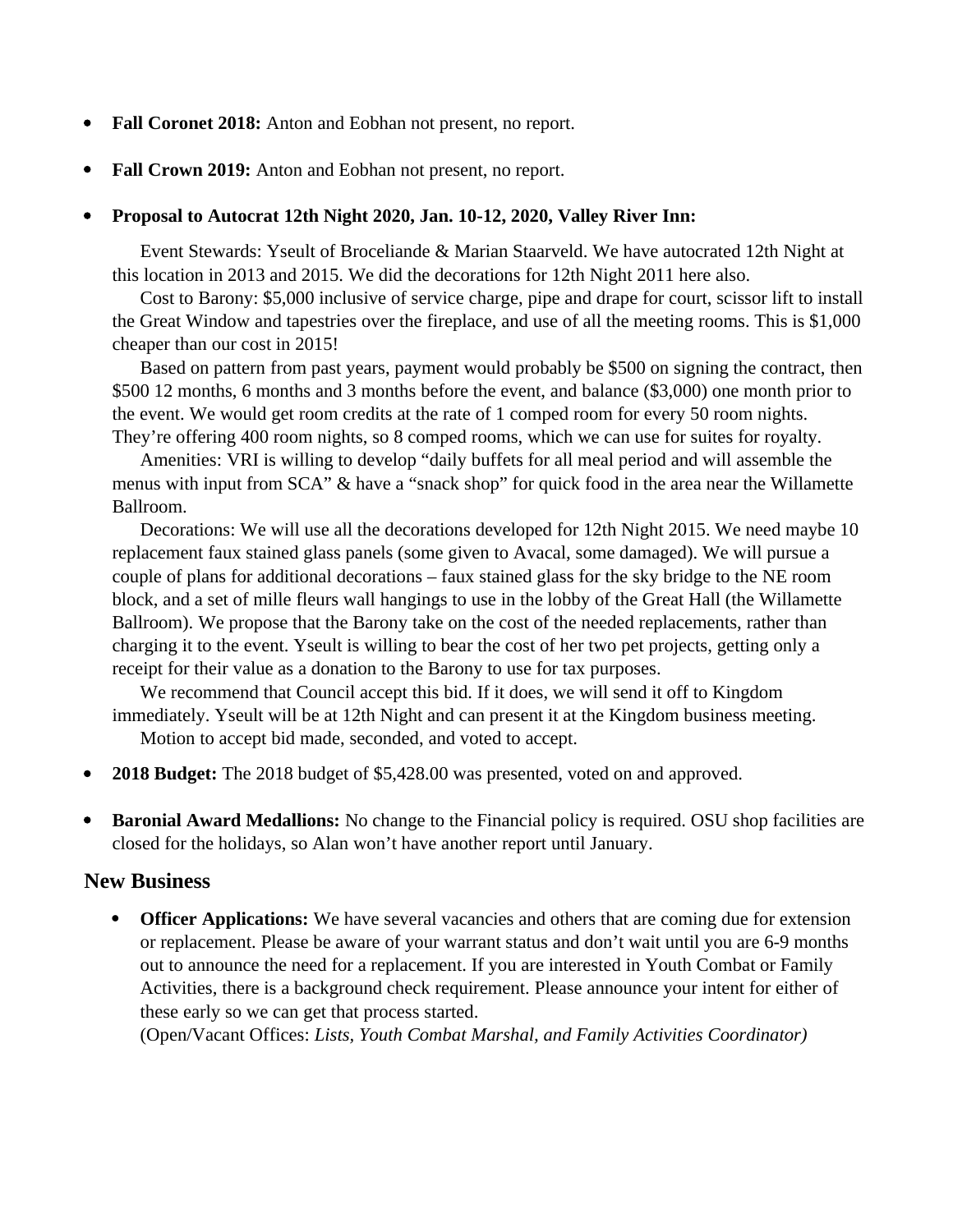- **Cut & Thrust Loaner Gear Request:** Anton is requesting funds to purchase two long swords, two arming swords, two bucklers, and four pair of gauntlets (1 small, 2 medium, 1 large) for a total cost of \$2,035.65. Motion made, seconded, and approved to give conditional approval for the finance committee to release the funds when a contract with delivery date (Egil's) was made with the vendors.
- **Pavilion Proposal:** Yseult spoke with Sarre Greyhand at Investiture about the West/An Tir War. She and Elsbeth are autocrating and, in an effort to cut costs, they are interested in borrowing or renting some of our pavilions. They specifically would like to use Big Green and the Panther pavilion for the A&S area but would be interested in the cost of using all of them (10x10' officer pavilions, day shade). She proposed that we loan them the pavilions they want for only the cost of transporting them to and from the War, and a \$100 deposit toward the cost of any repairs that are needed as the result of their use at the War. Set-up and tear-down of Big Green must also be under the leadership and with the help of as many people as possible who are familiar with this unique tent.

# **Officer Reports**

#### - **Arts & Sciences**

I held one Arts & Sciences night on Tuesday, Dec. 5. Nine people gathered to help each other with personal projects and work on Egil's Tourney prizes. The second A&S Night for Dec. will be on Tuesday, Dec. 19.

Arts & Sciences Nights for January will be on the 2nd and the  $16<sup>th</sup>$ , the 1<sup>st</sup> and 3<sup>rd</sup> Tuesdays.

Yseult of Broceliande

## **- Chamberlain**

Nothing to report.

Kirby Brokkerson

## **- Chatelaine**

Nothing to report

Louisa of Lorne

## **- Chronicler**

Minutes are complete and distributed. The next Bi-Cranial Bear is due out January  $1<sup>st</sup>$ , 2018. *All officers are requested to please include me [Wesley.c.worley@gmail.com](mailto:Wesley.c.worley@gmail.com) when you send in your reports, and if you can get them in the day before Baronial Council Meeting, that would be even better.*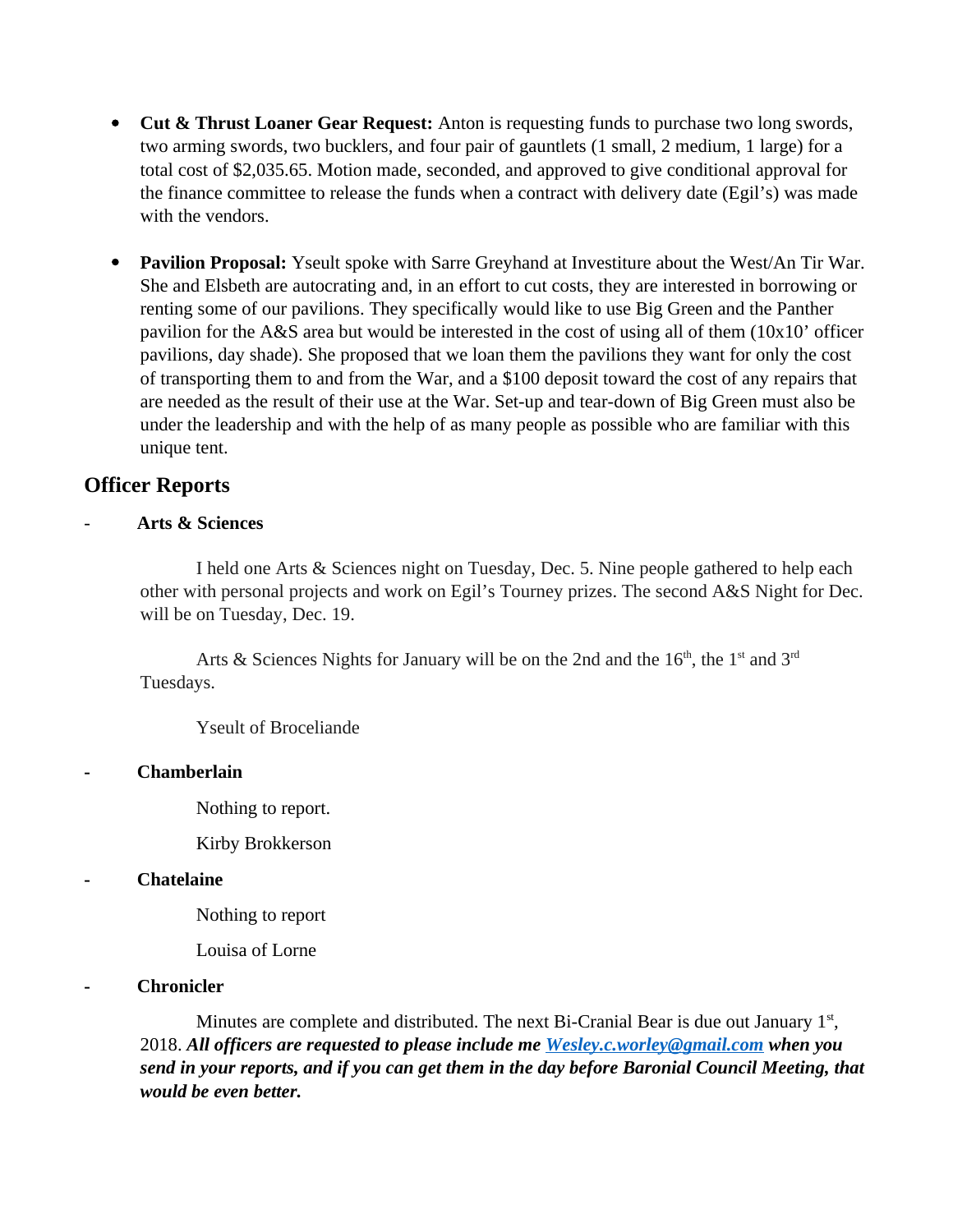Murchadh Monaidh Chraoibhe

#### **- Exchequer**

Current Account Balance: \$22,677.25. If you have checks, please cash them! We are also looking for a Deputy willing to learn the job and step op as Exchequer in July.

Godwyn Reynard

#### **- Gold Key**

Not present, no report (Alys Meghan Cattwyn)

#### **- Herald**

Not present, no report (Aelis de la Rose)

#### **- Marshal**

Heavy practice has still been happening, I sadly haven't made it down as often as I would like to but life is, unfortunately, taking precedent over fighter practice. To that end I am looking for a replacement. If anyone is interested they can contact me by phone, email, or Facebook. My contact info is posted on the baronial website under both of my officer positions. I'm looking for someone who can reliably make it to practice every week and will be able to bring roster sheets and nonmembers waivers as that is going to be required to be sent up to the principality earl marshal.

Skjaldar-Þorsteinn Thunderhand

## **- Archery Marshal**

For the month of December, we had a work party to get some gear sorted out of the trailer that will be used over the Winter, as well as clean up the range. I did some of the work on December 7th, then we had a work party on Saturday, December 9th, to get the rest of the range cleaned up and stored. Myself, Jason of Rosaria, and his daughter, Victoria of Rose Manor completed the remainder of the cleanup and everything is secured. Mr. Crabtree is taking care of the disposal of the old bales, and he is storing the trailer near one of his outbuildings, but the rear and side doors will be fully accessible.

We have had two practices this month at West  $11<sup>th</sup>$ Archery this week on Thursday evenings from 4pm to 6pm.

Sadly, this month is our last month of indoor practices at West 11th Archery, Lee will be closing the shop at the end of this month. I will be looking at other possible locations, but we may have a brief period of no practices.

Iurii Levchenich

## **- Cut & Thrust Marshal**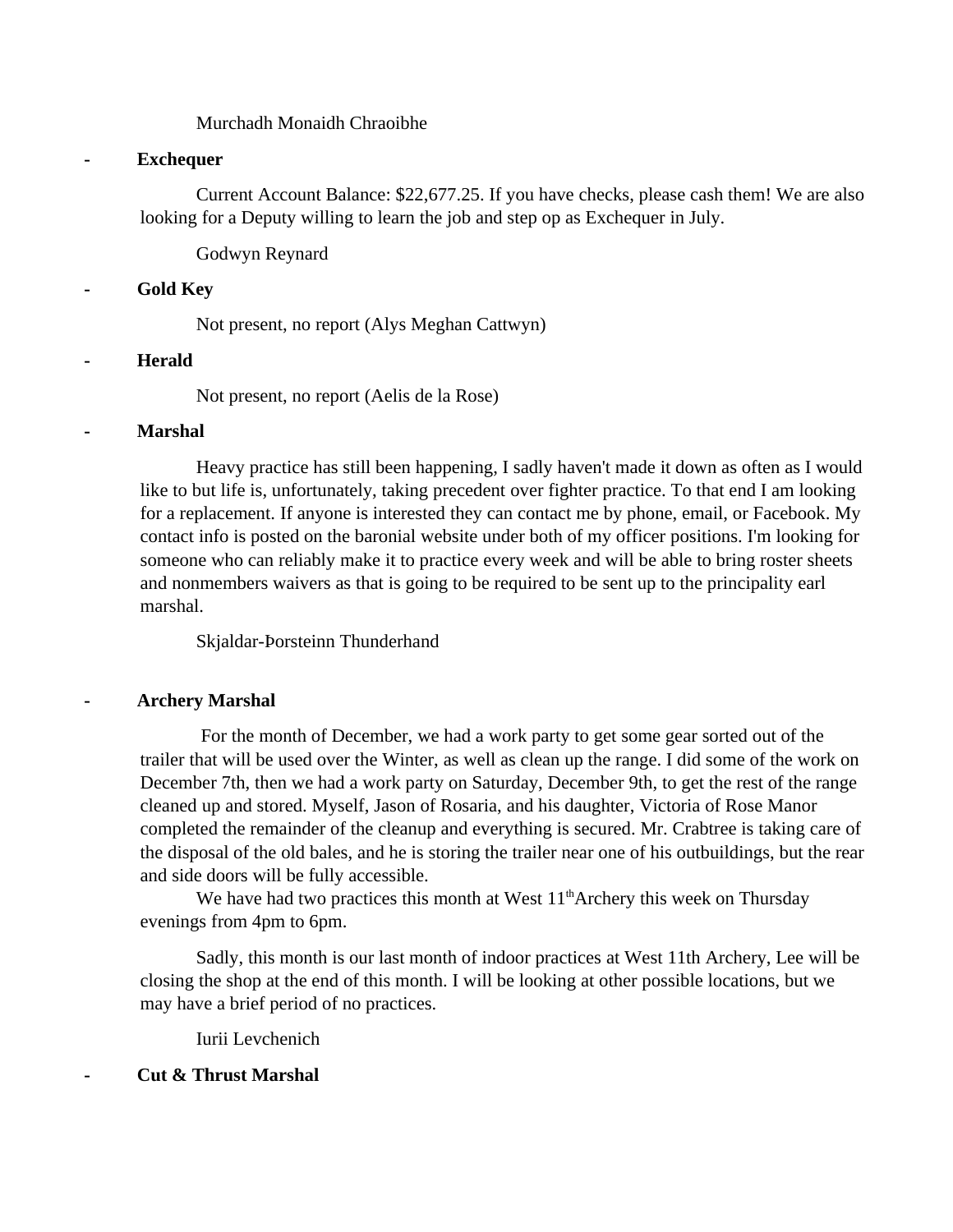Not Present, no report (Anton Ray)

#### **- Rapier Marshal**

Wednesday practices haven't been working well lately as I have had to be in Roseburg for work every other Wednesday and unable to get back in time. The other days everyone has been doing armored combat and not doing rapier, so we may need to change the day.

William Jakes

#### **- Thrown Weapons Marshal**

Darts is happening on the  $2<sup>nd</sup>$ ,  $3<sup>rd</sup>$ , and  $4<sup>th</sup>$  Wednesdays (Wetlands Tavern in Eugene; Alibi Tavern in Springfield; and back to Wetlands). We are going to try traditional thrown weapons in Murchadh's barn next month. We will get the word out once we have the details worked out.

Kevin Sorok

#### **- Scribe**

There has been no Baronial scribal activity since my last report, and I have had no requests for charters. I did fill an order from Summits for portraits of Their Highnesses Turk and Seamus, and produced a text for a Kingdom Laurel scroll for Idonia – she requested a scroll that was mostly text, and has given it to a more competent calligrapher.

Antonia Crivelli

#### **- Seneschal**

Nothing to report, I've been in the dark. Text me if you need anything.

William Jakes

#### **- Thingmakers**

We will not be meeting in December due to the Holidays. At our last meeting we had two people working on projects.

Ayla Roth

#### **- Webminister**

The website is up and running and everything that has been requested to be posted has been posted. If anyone has any updates or anything that they want on the site, they can email me and I'll get them posted asap.

Skjaldar-Þorsteinn Thunderhand

 **Additional Business:** Please enjoy the shortbread cookies, fudge, and caramel cornet the back of the room before you go.